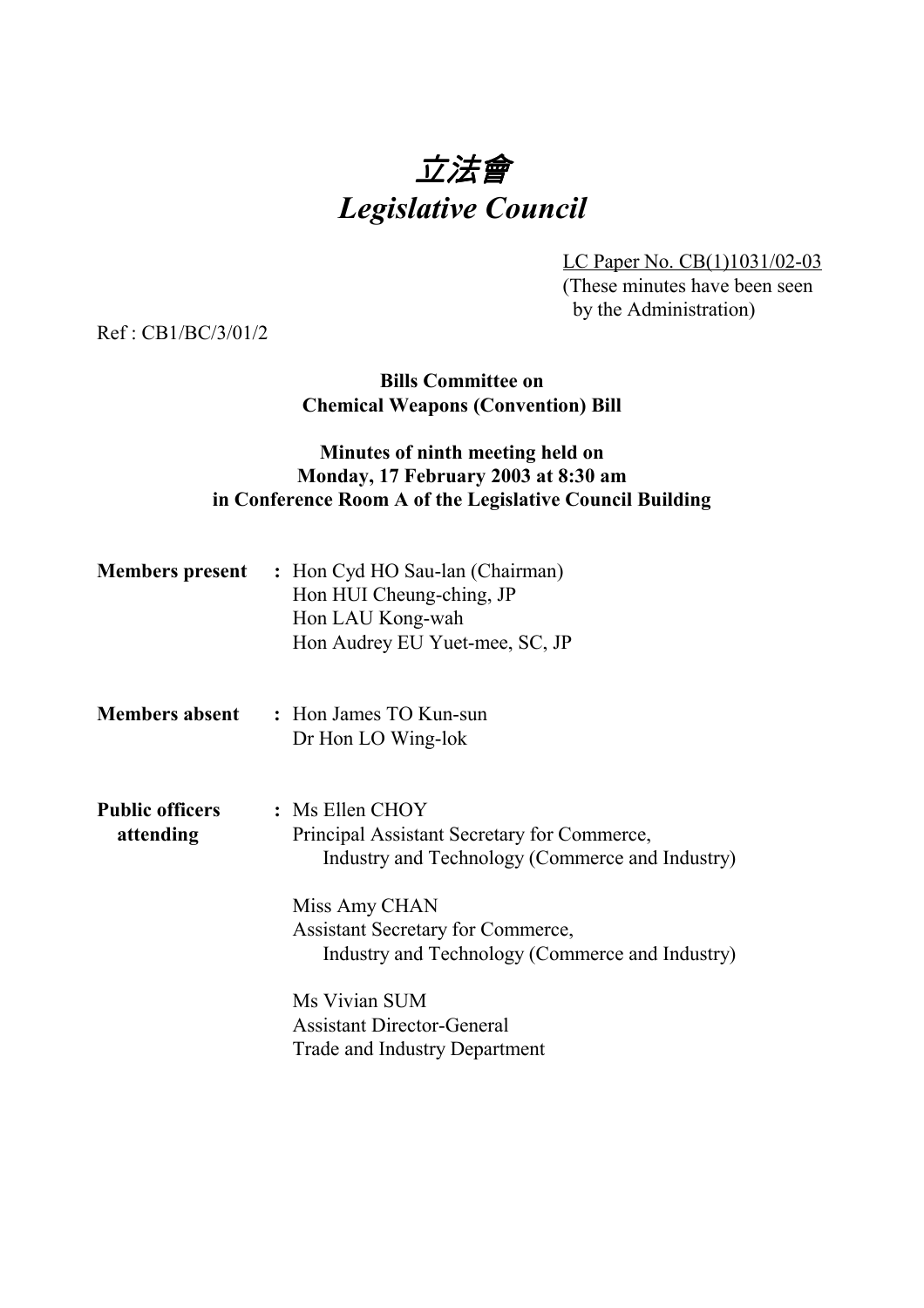|                                              | Ms Doris CHAN<br>Principal Trade Officer<br><b>Trade and Industry Department</b>        |
|----------------------------------------------|-----------------------------------------------------------------------------------------|
|                                              | Mr Andrew WONG<br><b>Head of Trade Controls</b><br><b>Customs and Excise Department</b> |
|                                              | Mr Paul SIT<br>Principal Trade Controls Officer<br><b>Customs and Excise Department</b> |
|                                              | Mr Geoffrey FOX<br>Senior Assistant Law Draftsman<br>Department of Justice              |
|                                              | Ms Marie SIU<br>Senior Government Counsel<br>Department of Justice                      |
| <b>Clerk in attendance:</b> Miss Salumi CHAN | Chief Assistant Secretary (1)5                                                          |
| <b>Staff in attendance : Miss Anita HO</b>   | <b>Assistant Legal Adviser 2</b>                                                        |
|                                              | Ms Cindy CHENG<br>Senior Assistant Secretary (1) 4                                      |

| Confirmation of minutes of meetings |                  |                                      |  |  |
|-------------------------------------|------------------|--------------------------------------|--|--|
| (LC Paper No. CB(1)837/02-03        |                  | — Minutes of seventh meeting held on |  |  |
|                                     | 9 January 2003   |                                      |  |  |
| LC Paper No. $CB(1)898/02-03$       |                  | — Minutes of eighth meeting held on  |  |  |
|                                     | 21 January 2003) |                                      |  |  |
|                                     |                  |                                      |  |  |

The minutes of the seventh and eighth meetings held on 9 January 2003 and 21 January 2003 respectively were confirmed.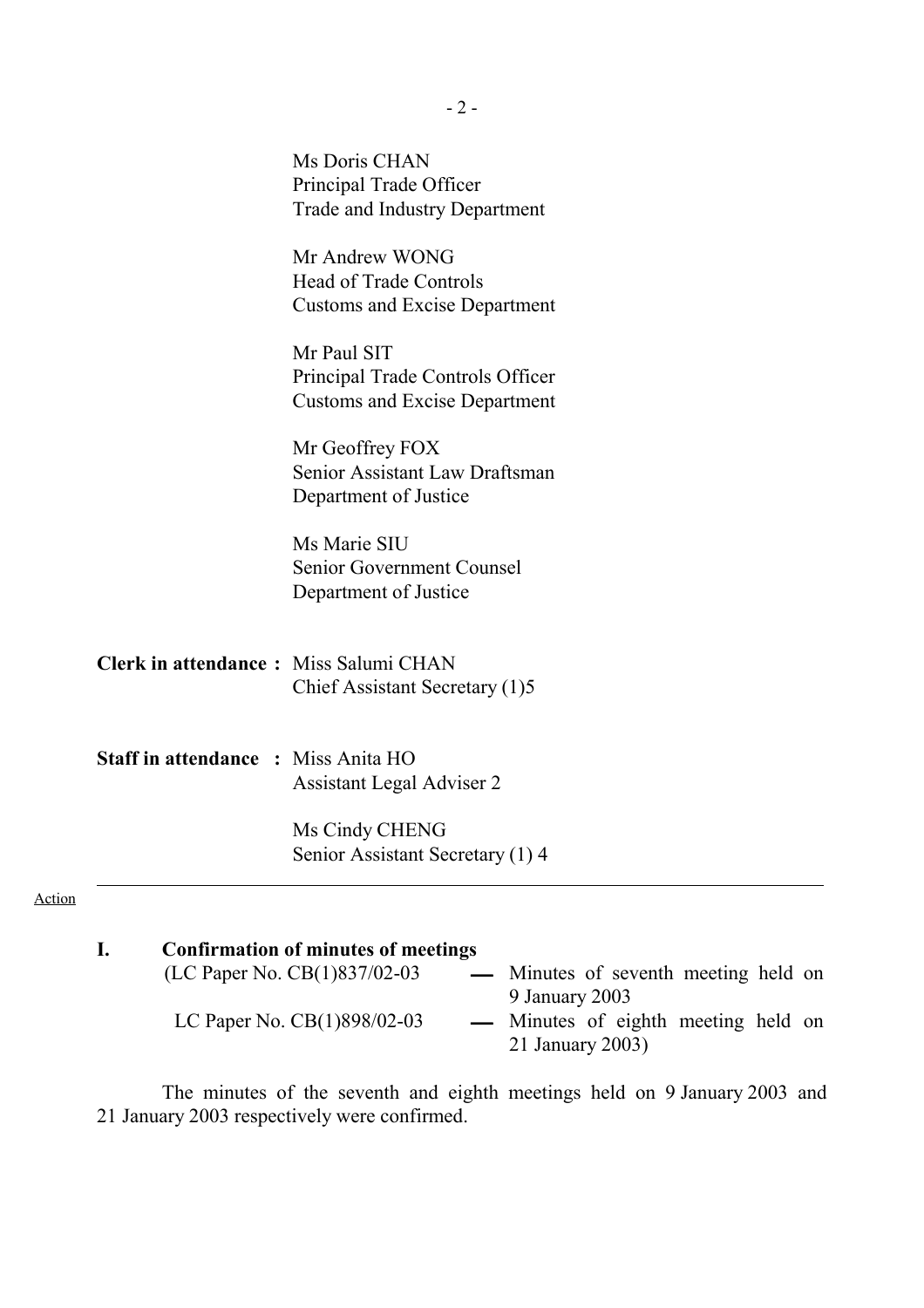# Action

| П. | <b>Meeting with the Administration</b>                              |                                                                                                                                                                                                                                                        |
|----|---------------------------------------------------------------------|--------------------------------------------------------------------------------------------------------------------------------------------------------------------------------------------------------------------------------------------------------|
|    | (Matters arising from the previous meetings                         |                                                                                                                                                                                                                                                        |
|    |                                                                     | LC Paper No. $CB(1)638/02-03(01)$ — "Follow-up to the sixth meeting on 13<br>December 2002" prepared by the<br>Legislative Council Secretariat                                                                                                         |
|    | LC Paper No. CB(1)908/02-03(02)                                     | Administration's response to the issues<br>of concern raised by members on<br>clauses 2, 5, 29 and 38                                                                                                                                                  |
|    | LC Paper No. $CB(1)762/02-03(01)$ —                                 | "Follow-up to the seventh meeting on<br>January 2003" prepared by the<br>9<br>Legislative Council Secretariat                                                                                                                                          |
|    | LC Paper No. CB(1)908/02-03(03)<br>$\overbrace{\qquad \qquad }^{ }$ | Administration's response to the issues<br>of concern raised by members on<br>clauses 8, 9, 30 and other clauses                                                                                                                                       |
|    | LC Paper No. CB(1)908/02-03(01) —                                   | "Follow-up to the eighth meeting on<br>21 January 2003" prepared by the<br>Legislative Council Secretariat                                                                                                                                             |
|    | <b>Clause-by-clause examination of the Bill</b>                     |                                                                                                                                                                                                                                                        |
|    | LC Paper No. $CB(3)10/01-02$                                        | The Bill                                                                                                                                                                                                                                               |
|    | Ref: CIB CR14/46/6/1                                                | The Legislative Council Brief issued<br>by the Commerce and Industry Bureau                                                                                                                                                                            |
|    | LC Paper No. CB(1)2206/01-02(02) —                                  | Full text of the Chemical Weapons<br>(Prohibition) Act 1994<br>of the<br>Commonwealth of Australia                                                                                                                                                     |
|    | LC Paper No. $CB(1)2206/01-02(03)$ —                                | Full text of the Chemical Weapons Act<br>1996 (C.6) of the United Kingdom                                                                                                                                                                              |
|    | LC Paper No. CB(1)1510/01-02                                        | Marked-up copy of the proposed<br>consequential amendments<br>to the<br>Organized<br>Serious<br>and<br>Crimes<br>Ordinance (Cap. 455)<br>and the<br>of<br>Weapons<br>Mass<br>Destruction<br>(Control of Provision of Services)<br>Ordinance (Cap. 526) |
|    | LC Paper No. LS9/02-03                                              | List of drafting issues raised by the<br>Service<br>Division<br>of<br>Legal<br>the<br>Legislative Council Secretariat                                                                                                                                  |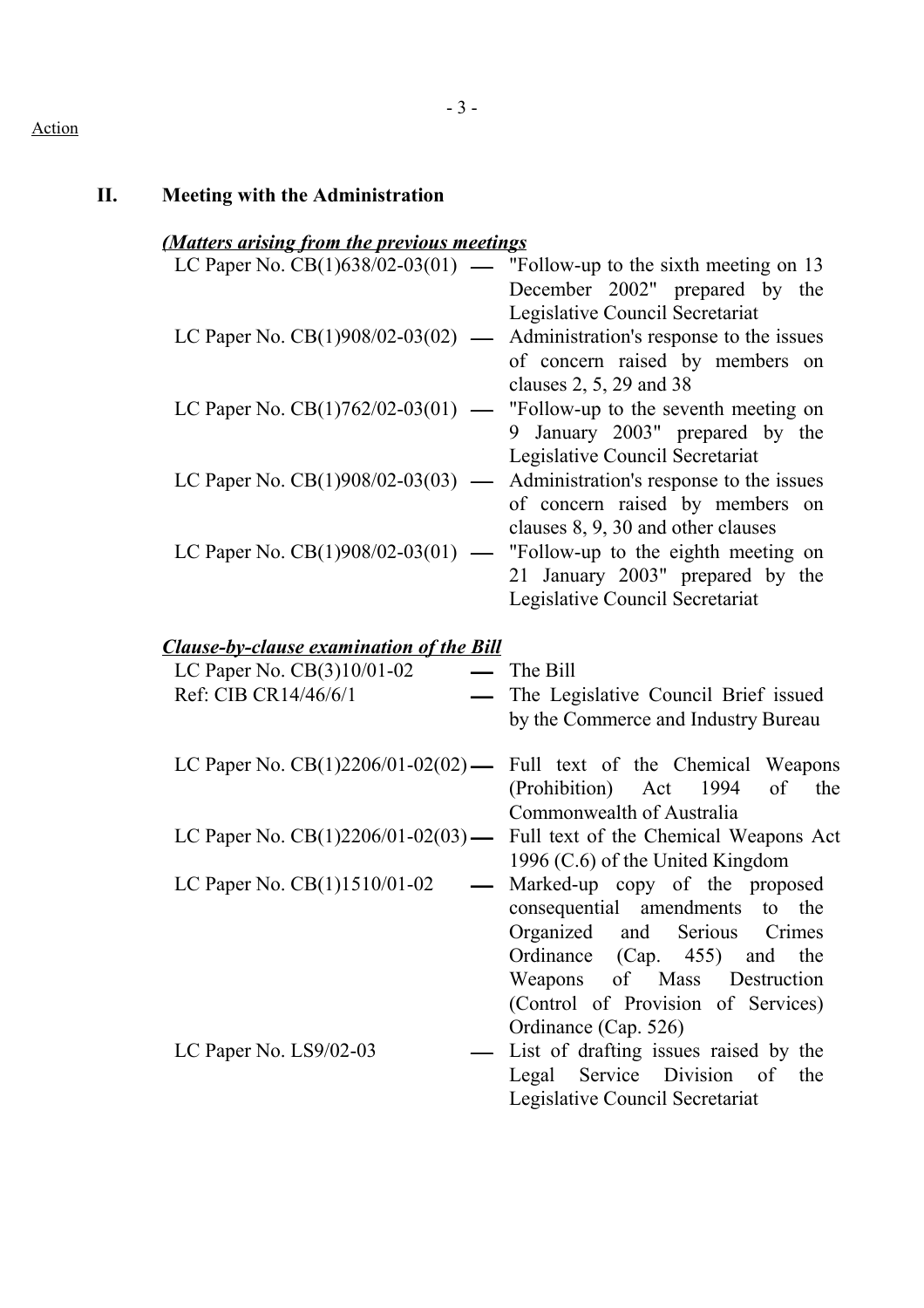Action

- LC Paper No.  $CB(1)762/02-03(03)$  Draft proposed Committee Stage Amendments provided by the Administration (Fourth draft))
- 2. The Bills Committee deliberated (Index of proceedings attached at **Appendix**).

#### Follow-up actions to be taken by the Administration

Admin 3. As requested by the Bills Committee, the Administration undertook to take the follow-up actions listed below:

(a) Clause  $5(f)$ 

While the Administration maintained its view that clause 5(f) should be retained to replicate in full the prohibitions prescribed in paragraph 1(d) of Article I of the Convention (LC Paper No. CB(1)908/02-03(02)), members considered it not necessary to retain clause 5(f) if the acts prohibited were already covered under existing laws, i.e. section 89 of the Criminal Procedure Ordinance (CPO) (Cap. 221). Given that the Convention was not tailor-made for common law jurisdictions, members did not see the need to copy the exact wording from the Convention. In this connection, members noted that the Chemical Weapons Act 1996 of the United Kingdom (UK) did not have a provision similar to clause 5(f).

Members noted the Administration's advice that the word "*assist*" in clause 5(f) overlapped totally with the words "*aids*" and "*abets*" in section 89 of CPO, and that the Administration was unable to find any judicial interpretation which indicated complete overlap of the words "*encourage*" and "*induce*" in clause 5(f) with the words "*counsels*" and "*procures*" in section 89 of CPO. On the other hand, members noted the Assistant Legal Adviser's advice that the meaning of the word "*encourage*" might not be precise enough. A man might unwittingly encourage another by his presence, by misinterpreted words, or gestures, or by his silence but a mere passive spectator of a crime would not commit a criminal offence (R v. Coney [1882] as cited in R v. LEE Chi Wai and Others [1993] (HKCA 197) by Chief Justice T L YANG).

The Administration was requested:

(i) to set out clearly the acts prohibited under clause  $5(f)$ ;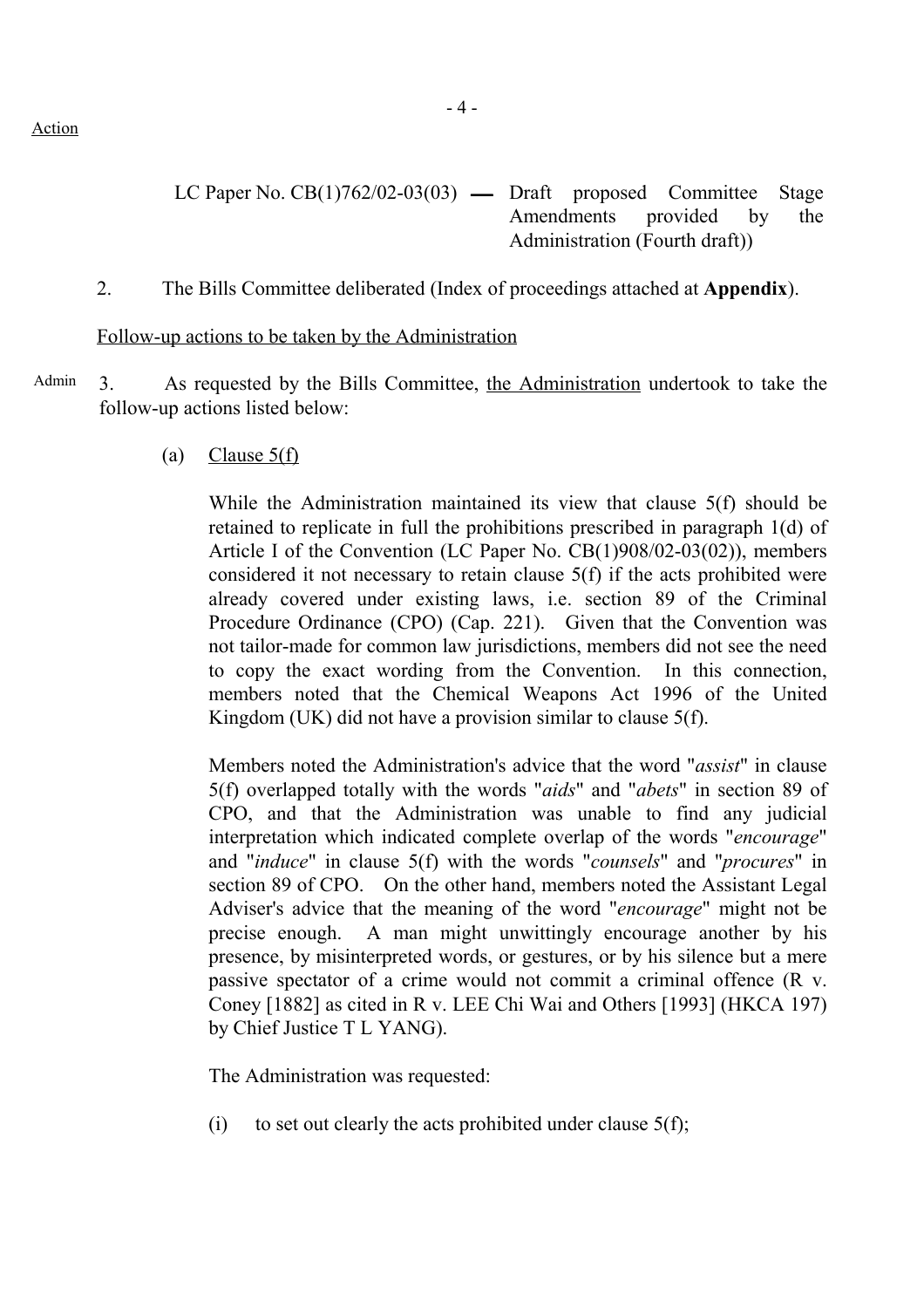- (ii) to examine whether the acts prohibited under clause 5(f) were covered under section 89 of CPO -
	- if yes, to delete clause  $5(f)$ ;
	- if not, to consider whether it was appropriate to use the words "*assist*", "*encourage*" and "*induce*" in clause 5(f), having regard to the fact that they were not commonly used in common law legislation and the judicial interpretation that the word "*encourage*" could cover unintentional act. The Administration was requested to refer to a court ruling in 1993 quoted by the Assistant Legal Adviser and any other court rulings in the past ten years, and advise on the judicial interpretation of the word "*encourage*"; and
	- to make reference to the approach adopted by UK, a common law jurisdiction. Its Chemical Weapons Act 1996 did not have a provision similar to clause 5(f).
- (b) Clauses 5 and 29(2)

The Bills Committee noted from the Administration's written response (LC Paper No. CB(1)908/02-03(02)) that contravention of any provision in clause 5 should be an offence of strict liability, but under clause 29(2), it was a defence for the person charged with the offence to prove that he neither knew nor suspected that the article was a chemical weapon. Other than this, it remained the responsibility of the prosecution to prove beyond reasonable doubt the guilt of the accused. The Administration was requested to advise on the elements constituting the offence that the prosecution needed to establish before instituting the proceedings and the onus of proof on the prosecution.

(c) Clause 27

On the term "in-country escort" in clause 27, the Administration was requested:

(i) to consider adding a definition of the term in clause 2 (Interpretation);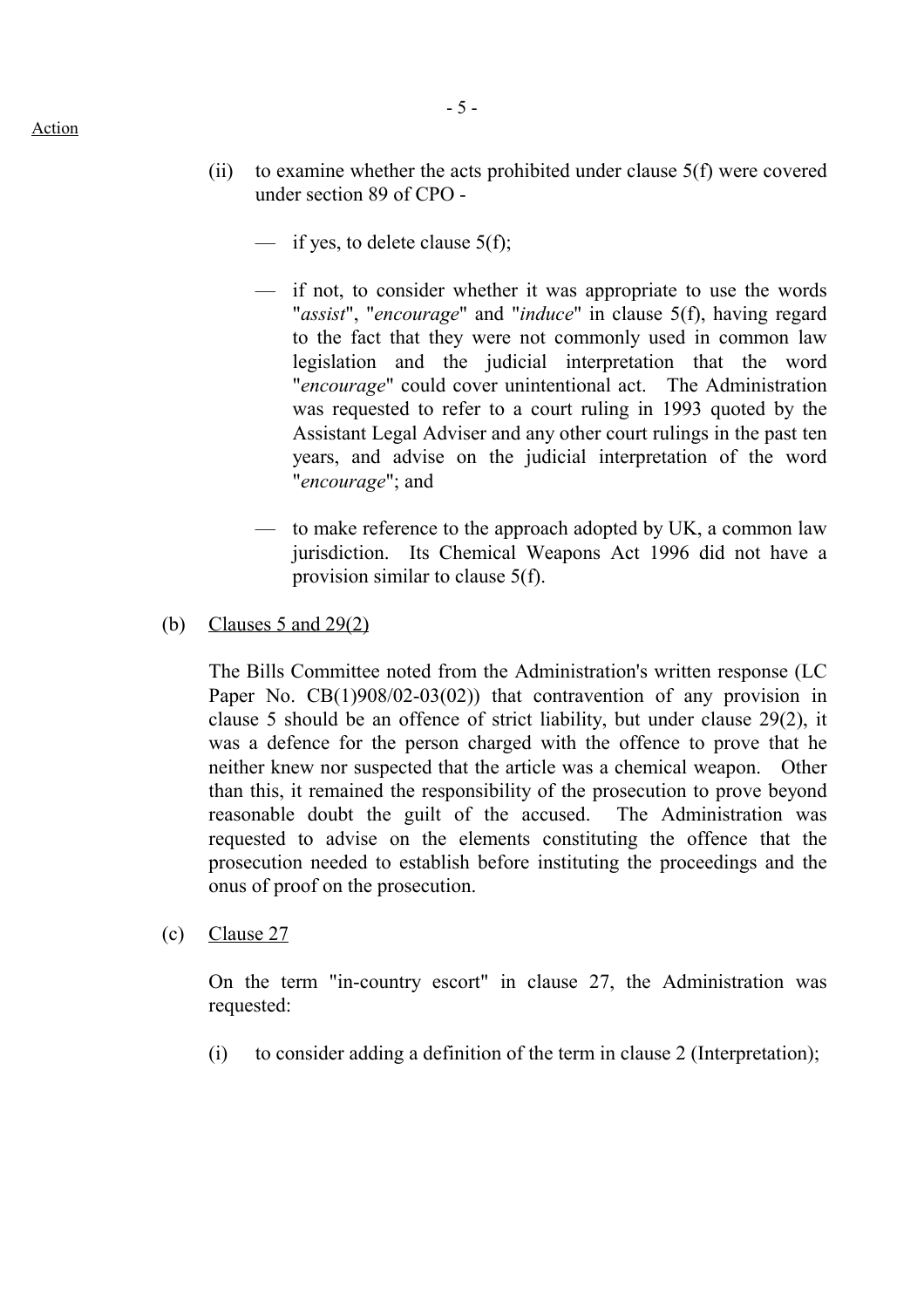- (ii) to clarify whether the term referred to a Mainland official or a Hong Kong Special Administrative Region Government (HKSARG) official, or both. The drafting of clause 27(4)(b) seemed to imply that the "incountry escort" was not a HKSARG official; and
- (iii) to set out the departments of the Central People's Government or HKSARG from which the "in-country escort" would be appointed.

(*Post-meeting note:* The English and Chinese versions of the Administration's response to the issues of concern raised by members on clauses 5 and 29 (LC Paper No. CB(1)1011/02-03(02)) were circulated to members on 28 February 2003 and 1 March 2003 respectively.)

Date of next meeting

4. The Chairman reminded members that the next meeting would be held on Monday, 3 March 2003 at 4:30 pm.

#### **III. Any other business**

5. There being no other business, the meeting ended at 10:30 am.

Council Business Division 1 Legislative Council Secretariat 1 March 2003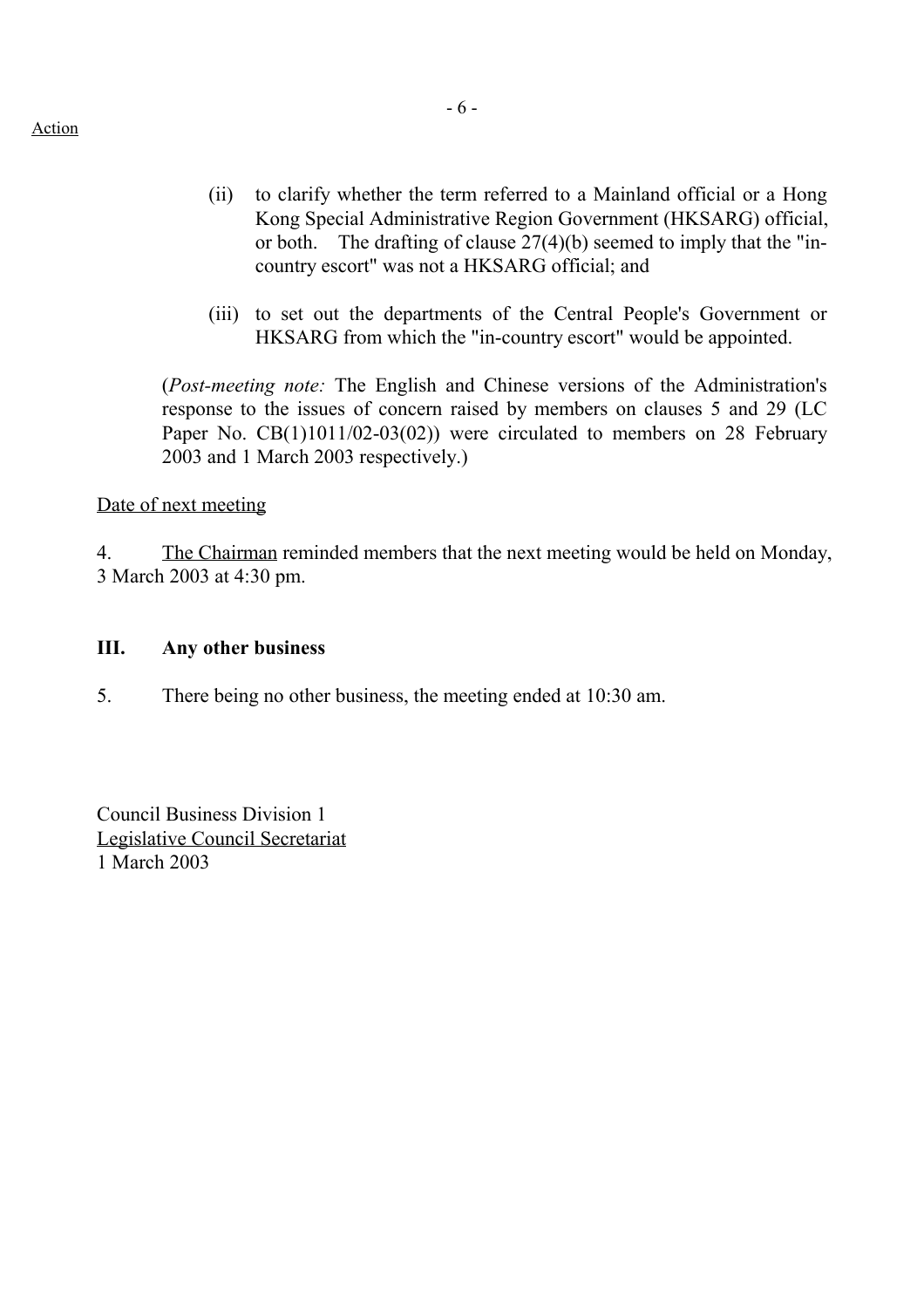# **Appendix**

## **Proceedings of the ninth meeting of the Bills Committee on Chemical Weapons (Convention) Bill on Monday, 17 February 2003 at 8:30 am in Conference Room A of the Legislative Council Building**

| <b>Time marker</b> | <b>Speaker</b>                                                    | Subject(s)                                                                                                                                                                                                                                                                                                                                                                                   | <b>Action</b>                                                                                                                                                                                                                                                                        |
|--------------------|-------------------------------------------------------------------|----------------------------------------------------------------------------------------------------------------------------------------------------------------------------------------------------------------------------------------------------------------------------------------------------------------------------------------------------------------------------------------------|--------------------------------------------------------------------------------------------------------------------------------------------------------------------------------------------------------------------------------------------------------------------------------------|
|                    |                                                                   |                                                                                                                                                                                                                                                                                                                                                                                              | <b>Required</b>                                                                                                                                                                                                                                                                      |
| 000000-000359      | Chairman                                                          | Confirmation of minutes of seventh<br>and eighth meetings<br>(LC Paper Nos. $CB(1)837/02-03$ and                                                                                                                                                                                                                                                                                             |                                                                                                                                                                                                                                                                                      |
| 000400-001639      | Administration                                                    | $CB(1)898/02-03)$<br>Briefing by the Administration on its<br>response to the issues of concern                                                                                                                                                                                                                                                                                              |                                                                                                                                                                                                                                                                                      |
|                    |                                                                   | raised by members on clauses 2, 5,<br>29 and 38                                                                                                                                                                                                                                                                                                                                              |                                                                                                                                                                                                                                                                                      |
|                    |                                                                   | (LC Paper No. $CB(1)908/02-03(02))$ )                                                                                                                                                                                                                                                                                                                                                        |                                                                                                                                                                                                                                                                                      |
| 001640-001738      | Chairman                                                          | Inviting members' views on<br>the<br>Administration's response to<br>the<br>issues of concern on clauses 2 and<br>38<br>(LC Paper No. CB(1)908/02-03(02))<br>(Clauses 2 and 38)                                                                                                                                                                                                              |                                                                                                                                                                                                                                                                                      |
| 001739-010237      | Chairman<br>Ms Audrey EU<br>Administration<br>Mr HUI Cheung-ching | Whether clause $5(f)$ should be<br>(a)<br>retained to replicate in full the<br>prohibitions prescribed<br>$\overline{\text{in}}$<br>paragraph $1(d)$ of Article I of<br>the Convention<br>(b) Whether the acts prohibited<br>under clause $5(f)$ were already<br>covered by section 89 of the<br>Criminal Procedure Ordinance<br>$(CPO)$ $(Cap.221)$<br>Whether it was appropriate to<br>(c) | Admin to set out<br>clearly the acts<br>prohibited under<br>clause $5(f)$<br>and<br>examine whether<br>the<br>acts<br>prohibited<br>were<br>covered<br>under<br>89<br>section<br><sub>of</sub><br>CPO, and if so, to<br>delete clause 5(f);<br>if not, to consider<br>whether it was |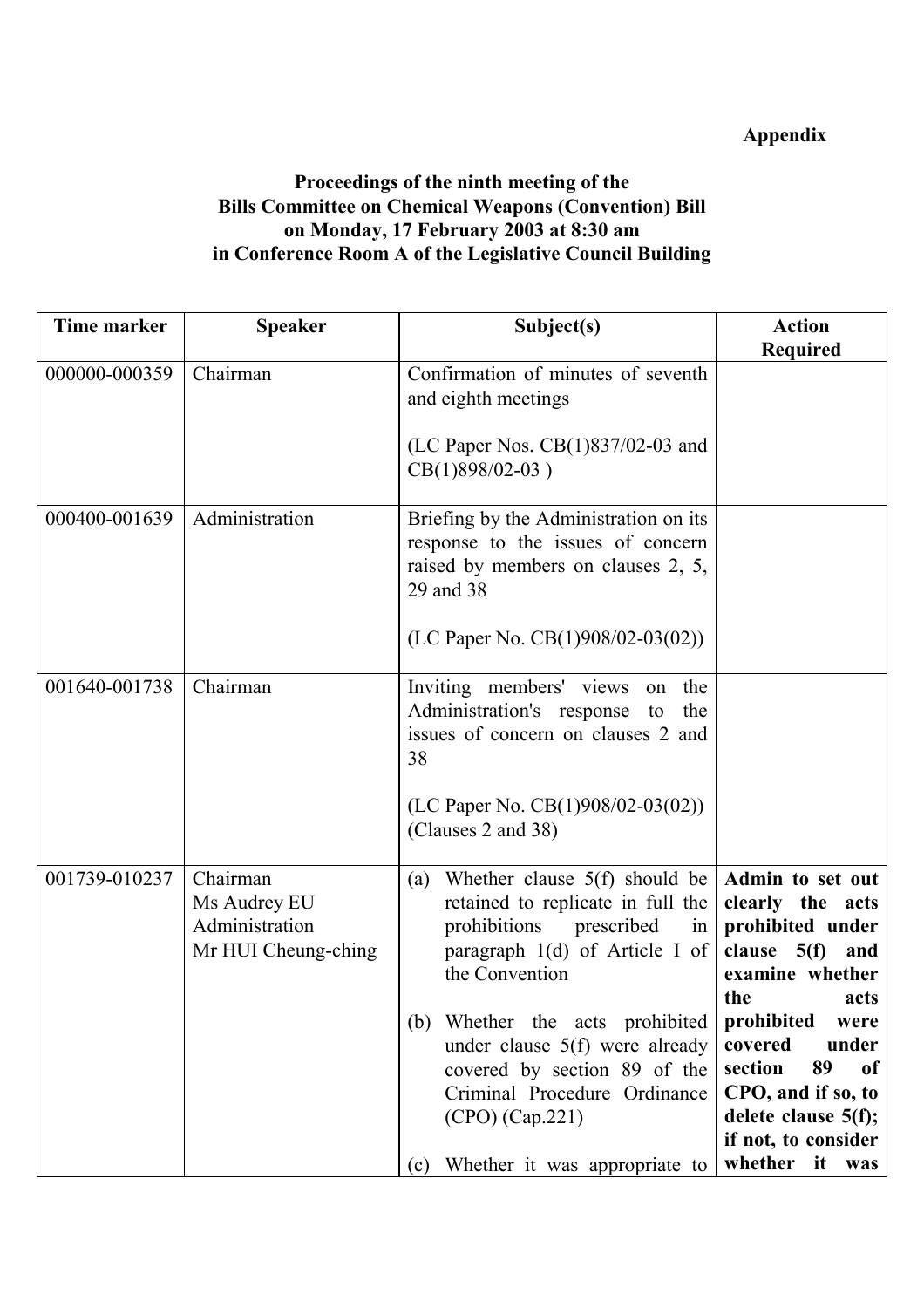| Time marker   | <b>Speaker</b>                                                 | Subject(s)                                                                                                                                                                                                                                                                                                                 | <b>Action</b>                                                                                                                                                                                                            |
|---------------|----------------------------------------------------------------|----------------------------------------------------------------------------------------------------------------------------------------------------------------------------------------------------------------------------------------------------------------------------------------------------------------------------|--------------------------------------------------------------------------------------------------------------------------------------------------------------------------------------------------------------------------|
|               |                                                                |                                                                                                                                                                                                                                                                                                                            | <b>Required</b>                                                                                                                                                                                                          |
|               |                                                                | "assist",<br>the<br>words<br>use<br>"encourage" and "induce" in<br>clause $5(f)$ given<br>that they<br>were not commonly used in<br>common law legislation                                                                                                                                                                 | appropriate<br>to<br>the<br>use<br>words<br>"assist",<br>"encourage" and<br>"induce"<br>in<br>clause $5(f)$ , and to                                                                                                     |
|               |                                                                | Judicial interpretation of the<br>(d)<br>word "encourage" cited in a<br>court ruling in 1993 showing<br>that the legal meaning of the<br>word might not be precise<br>enough<br>The approach adopted by other<br>(e)<br>common law jurisdictions such<br>as the United Kingdom (UK)<br>Whether UK had been censured<br>(f) | advise<br>the<br>on<br>judicial<br>interpretation of<br>the<br>word<br>"encourage"<br>by<br>referring to<br>the<br>court ruling<br>in<br>1993<br>and<br>any<br>other<br>court<br>rulings<br>the<br>in<br>past ten years. |
|               |                                                                | for not including a similar<br>provision<br>in<br>its<br>Chemical<br>Weapons Act 1996                                                                                                                                                                                                                                      | Admin to make<br>reference to the<br>approach<br>adopted by UK.                                                                                                                                                          |
|               |                                                                | (LC Paper No. CB $(1)486/02-03(04))$<br>(LC Paper No. CB(1)908/02-03 (02)<br>(Clause $5(f)$ )                                                                                                                                                                                                                              |                                                                                                                                                                                                                          |
| 010238-010743 | Administration                                                 | Briefing by the Administration on its<br>response to issues of concerns raised<br>by members at the seventh meeting<br>of the Bills Committee<br>(LC Paper No. CB $(1)908/02-03(03))$ )                                                                                                                                    |                                                                                                                                                                                                                          |
| 010744-011100 | Ms Audrey EU<br>Chairman<br>Administration<br>ALA <sub>2</sub> | (Clauses 8, 9, 30 and other clauses)<br>Effect of the proposed amendments<br>to clauses 8 and 30<br>(LC Paper No. CB $(1)908/02-03(03))$ )<br>(LC Paper No. CB(1)2206/01-<br>02(02)<br>(Clauses 8 and 30)                                                                                                                  |                                                                                                                                                                                                                          |
| 011101-011104 | Chairman                                                       | Outstanding<br>awaiting<br>issues                                                                                                                                                                                                                                                                                          |                                                                                                                                                                                                                          |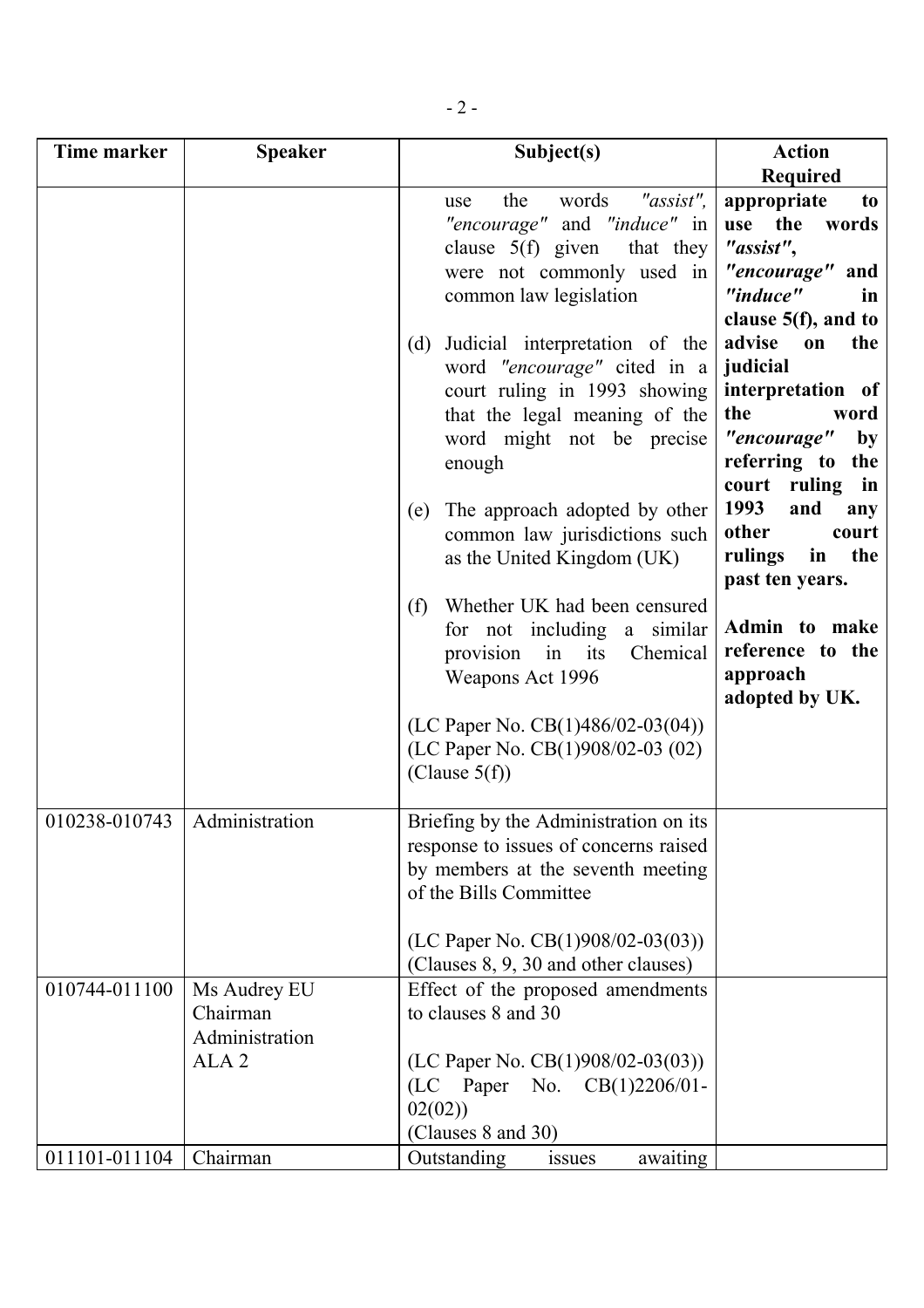| Time marker   | <b>Speaker</b>                                                 | Subject(s)                                                                                                                                                                                                                                                                                                                                                                                                                                                                             | <b>Action</b><br><b>Required</b>                                                                                                                                                                        |
|---------------|----------------------------------------------------------------|----------------------------------------------------------------------------------------------------------------------------------------------------------------------------------------------------------------------------------------------------------------------------------------------------------------------------------------------------------------------------------------------------------------------------------------------------------------------------------------|---------------------------------------------------------------------------------------------------------------------------------------------------------------------------------------------------------|
|               |                                                                | Administration's written response                                                                                                                                                                                                                                                                                                                                                                                                                                                      |                                                                                                                                                                                                         |
| 010112-012643 | Chairman<br>ALA <sub>2</sub><br>Administration<br>Ms Audrey EU | Need to define the term "in-<br>(a)<br>country escort" in the Bill<br>Whether the term "in-country<br>(b)<br>escort" referred to a Mainland term in clause 2<br>official or a HKSARG official<br>or both<br>Whether the implementation of<br>(c)<br>the Convention was regarded as<br>"foreign affairs"<br>Whether the "in-country escort"<br>(d)<br>would<br>be<br>appointed<br>from<br>of the Central<br>departments<br>People's<br>Government<br>or<br><b>HKSARG</b><br>(Clause 27) | On<br>item<br>(a),<br><b>Admin</b><br>to<br>consider adding a<br>definition of the<br>(Interpretation).<br>On items (b) and<br>(d),<br><b>Admin</b><br>to<br>provide<br>the<br>relevant<br>information. |
| 012644-013043 | Chairman<br>Administration                                     | Whether the "court" provided in<br>clause $27(8)$ referred to a court in the<br>HKSAR or in the Mainland<br>(Clause 27(8), (9), (10) and (11))                                                                                                                                                                                                                                                                                                                                         |                                                                                                                                                                                                         |
| 013044-013219 | Chairman<br>Administration                                     | Whether clause 28 was modelled on<br>relevant provisions of the<br>the<br>Chemical Weapons Act 1996 in UK<br>(Clause 28)<br>(LC Paper<br>$CB(1)2206/01$ -<br>No.<br>02(03)                                                                                                                                                                                                                                                                                                             |                                                                                                                                                                                                         |
| 013220-015017 | Chairman<br>Administration<br>Ms Audrey EU<br>ALA <sub>2</sub> | Life imprisonment for offence<br>(a)<br>under clause $5(f)$<br>(b) Proposed amendments to clause                                                                                                                                                                                                                                                                                                                                                                                       | item<br>On<br>(e),<br><b>Admin to provide</b><br>relevant<br>the<br>information.                                                                                                                        |